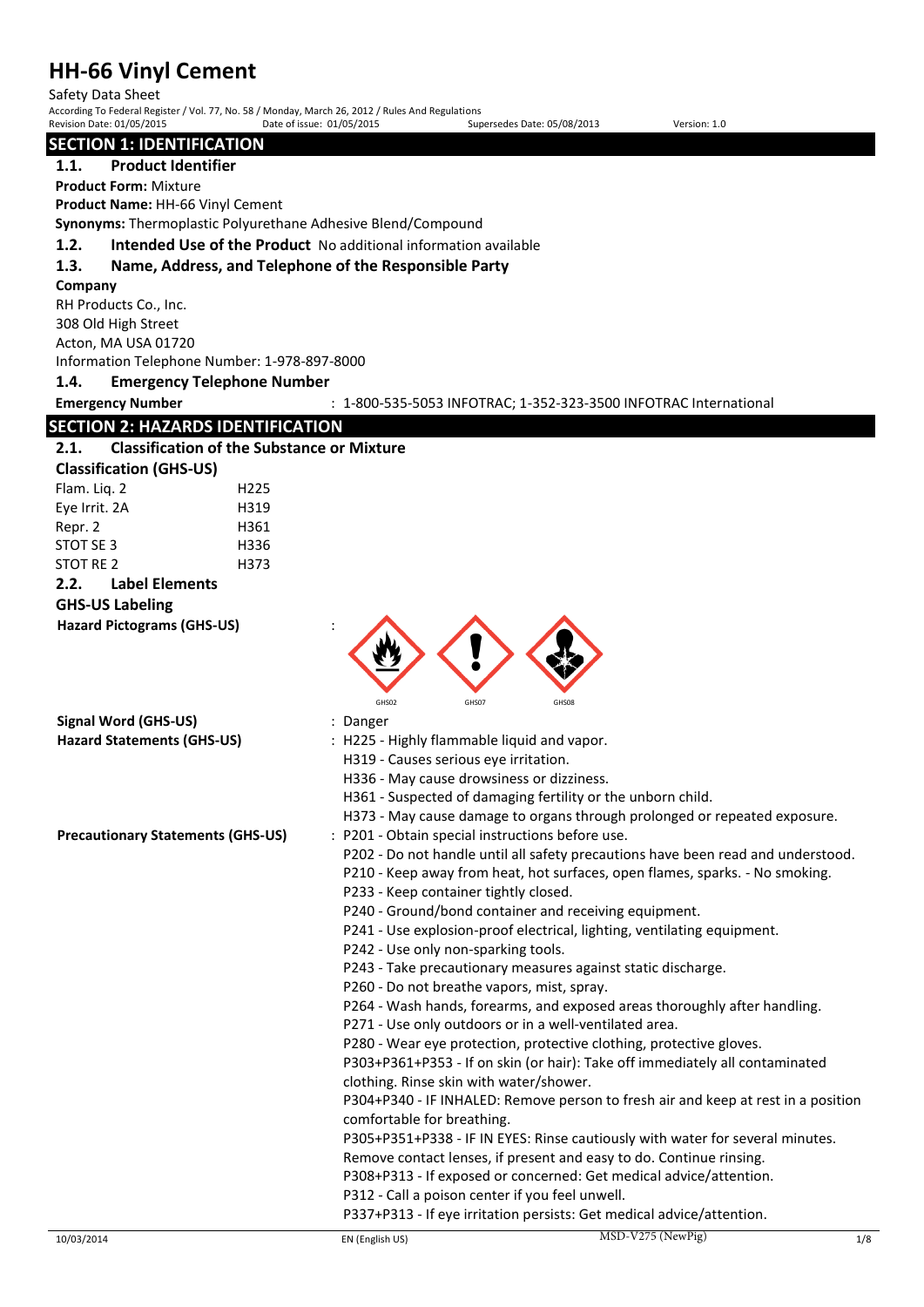Safety Data Sheet

According to Federal Register / Vol. 77, No. 58 / Monday, March 26, 2012 / Rules and Regulations

P370+P378 - In case of fire: Use dry chemical powder, alcohol-resistant foam, carbon dioxide  $(CO<sub>2</sub>)$  to extinguish.

P403+P233 - Store in a well-ventilated place. Keep container tightly closed. P235+P405 - Keep cool. Store locked up.

P501 - Dispose of contents/container according to local, regional, national, and international regulations.

# **2.3. Other Hazards**

No additional information available

**2.4. Unknown Acute Toxicity (GHS-US)** 

No data available

# **SECTION 3: COMPOSITION/INFORMATION ON INGREDIENTS**

- **3.1. Substance**
- Not applicable
- **3.2. Mixture**

| <b>Name</b>                  | <b>Product Identifier</b> | %    | <b>Classification (GHS-US)</b>                                                                                                                                                   |
|------------------------------|---------------------------|------|----------------------------------------------------------------------------------------------------------------------------------------------------------------------------------|
| Methyl ethyl ketone          | (CAS No) 78-93-3<br>44    |      | Flam. Liq. 2, H225<br>Eye Irrit. 2A, H319<br>STOT SE 3, H336                                                                                                                     |
| Acetone                      | (CAS No) 67-64-1          | 34   | Flam. Liq. 2, H225<br>Eye Irrit. 2A, H319<br>STOT SE 3, H336                                                                                                                     |
| <b>Proprietary Component</b> | Proprietary*              | 14.1 | Not classified                                                                                                                                                                   |
| Toluene                      | (CAS No) 108-88-3         | 7.9  | Flam. Liq. 2, H225<br>Skin Irrit. 2, H315<br>Repr. 2, H361<br>STOT SE 3, H336<br><b>STOT RE 2, H373</b><br>Asp. Tox. 1, H304<br>Aquatic Acute 2, H401<br>Aquatic Chronic 3, H412 |

\*The specific chemical identity and/or exact percentage (concentration) of composition has been withheld as a trade secret. Full text of H-phrases: see section 16

# **SECTION 4: FIRST AID MEASURES**

### **4.1. Description of First Aid Measures**

**First-aid Measures General**: Never give anything by mouth to an unconscious person. If you feel unwell, seek medical advice (show the label where possible).

**First-aid Measures After Inhalation**: Using proper respiratory protection, immediately move the exposed person to fresh air. Assure fresh air breathing. Call a physician if symptoms occur.

**First-aid Measures After Skin Contact**: Remove contaminated clothing. Gently wash with plenty of soap and water followed by rinsing with water for at least 15 minutes. Call a POISON CENTER or doctor/physician if you feel unwell. Wash contaminated clothing before reuse.

**First-aid Measures After Eye Contact**: Rinse cautiously with water for at least 15 minutes. Remove contact lenses, if present and easy to do. Continue rinsing. Obtain medical attention.

**First-aid Measures After Ingestion**: Rinse mouth. Do NOT induce vomiting. Immediately call a POISON CENTER or doctor/physician.

# **4.2. Most important symptoms and effects, both acute and delayed**

**Symptoms/Injuries:** Causes serious eye irritation. Vapors may cause drowsiness and dizziness.

**Symptoms/Injuries After Inhalation:** High concentration of vapours may induce: headache, dizziness, drowsiness, nausea and vomiting.

**Symptoms/Injuries After Skin Contact:** Repeated exposure may cause skin dryness or cracking.

**Symptoms/Injuries After Eye Contact:** Causes serious eye irritation.

**Symptoms/Injuries After Ingestion:** Ingestion is likely to be harmful or have adverse effects.

**Chronic Symptoms:** May cause damage to organs through prolonged or repeated exposure. May cause damage to central nervous system, liver, and kidneys. Suspected of damaging fertility or the unborn child.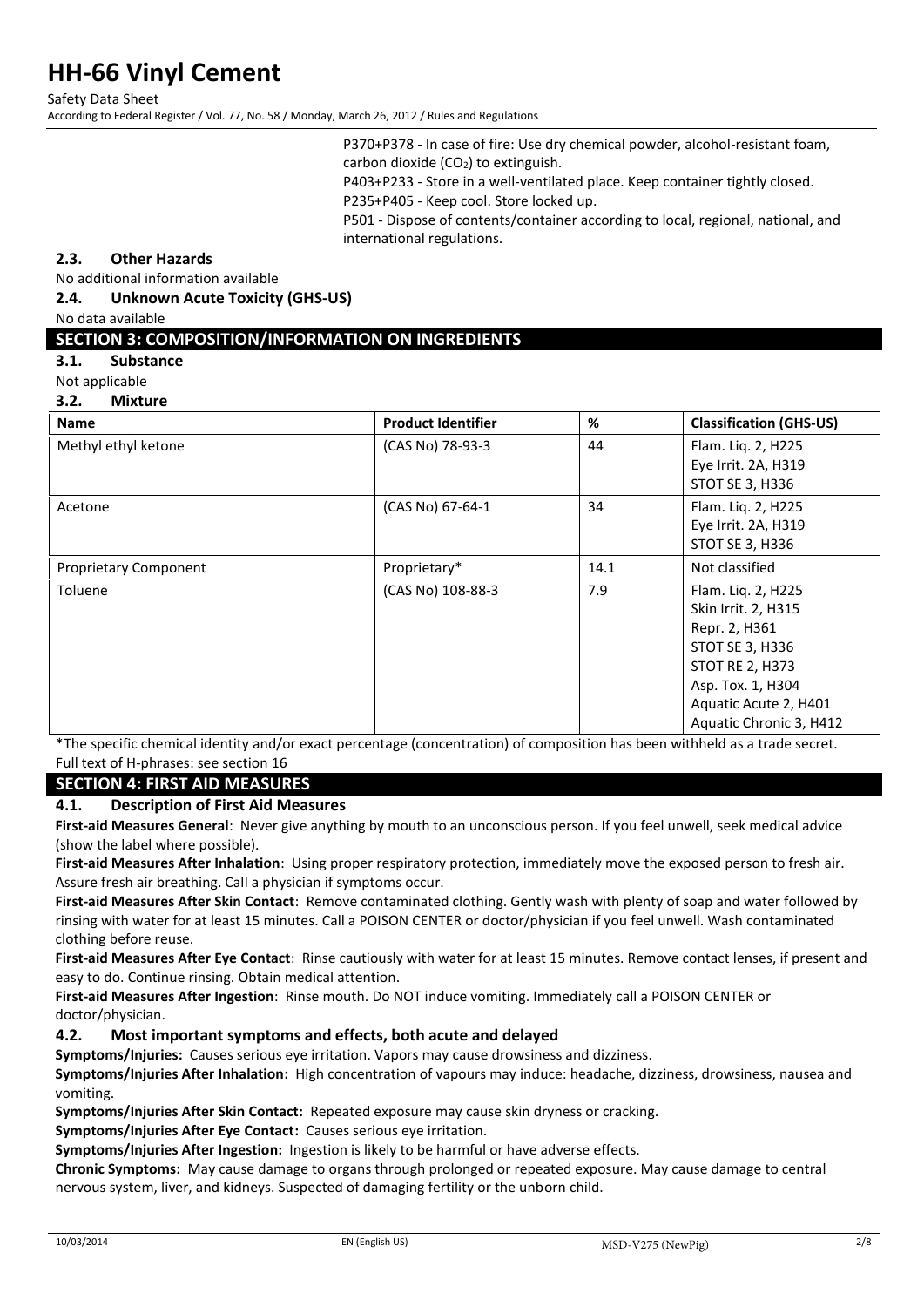Safety Data Sheet

According to Federal Register / Vol. 77, No. 58 / Monday, March 26, 2012 / Rules and Regulations

### **4.3. Indication of Any Immediate Medical Attention and Special Treatment Needed**

#### If exposed or concerned, get medical advice and attention.

# **SECTION 5: FIRE-FIGHTING MEASURES**

# **5.1. Extinguishing Media**

**Suitable Extinguishing Media:** Dry chemical powder, alcohol-resistant foam, carbon dioxide (CO2).

**Unsuitable Extinguishing Media:** Do not use a heavy water stream. Use of heavy stream of water may spread fire.

### **5.2. Special Hazards Arising From the Substance or Mixture**

**Fire Hazard:** Highly flammable liquid and vapor.

**Explosion Hazard:** May form flammable/explosive vapor-air mixture. Heat may build pressure, rupturing closed containers, spreading fire and increasing risk of burns and injuries.

**Reactivity:** Reacts violently with oxidants causing fire and explosion hazard.

### **5.3. Advice for Firefighters**

**Precautionary Measures Fire:** Exercise caution when fighting any chemical fire.

**Firefighting Instructions:** Use water spray or fog for cooling exposed containers. Do not get water inside containers. Do not apply water stream directly at source of leak. Fight fire from safe distance and protected location.

**Protection During Firefighting:** Do not enter fire area without proper protective equipment, including respiratory protection. **Other Information:** Refer to Section 9 for flammability properties.

# **SECTION 6: ACCIDENTAL RELEASE MEASURES**

**6.1. Personal Precautions, Protective Equipment and Emergency Procedures** 

**General Measures**: Use special care to avoid static electric charges. Keep away from heat/sparks/open flames/hot surfaces. – No smoking. Do not get in eyes, on skin, or on clothing. Do not breathe vapour or mist.

### **6.1.1. For Non-emergency Personnel**

**Protective Equipment:** Use appropriate personal protection equipment (PPE).

**Emergency Procedures:** Evacuate unnecessary personnel.

### **6.1.2. For Emergency Responders**

**Protective Equipment:** Equip cleanup crew with proper protection.

**Emergency Procedures:** Ventilate area. Eliminate ignition sources. Stop leak if safe to do so.

### **6.2. Environmental Precautions**

Prevent entry to sewers and public waters.

### **6.3. Methods and Material for Containment and Cleaning Up**

**For Containment:** Absorb and/or contain spill with inert material, then place in suitable container. Do not take up in combustible material such as: saw dust or cellulosic material.

**Methods for Cleaning Up:** Clear up spills immediately and dispose of waste safely. Use only non-sparking tools.

### **6.4. Reference to Other Sections**

See heading 8, Exposure Controls and Personal Protection. Concerning disposal elimination after cleaning, see item 13.

### **SECTION 7: HANDLING AND STORAGE**

### **7.1. Precautions for Safe Handling**

**Additional Hazards When Processed:** Handle empty containers with care because residual vapors are flammable.

**Hygiene Measures:** Handle in accordance with good industrial hygiene and safety procedures. Wash hands and other exposed areas with mild soap and water before eating, drinking, or smoking and again when leaving work.

### **7.2. Conditions for Safe Storage, Including Any Incompatibilities**

**Technical Measures:** Proper grounding procedures to avoid static electricity should be followed.

**Storage Conditions:** Store in a dry, cool and well-ventilated place. Keep container closed when not in use. Keep in fireproof place.

**Incompatible Products:** Strong acids. Strong bases. Strong oxidizers.

**7.3. Specific End Use(s)** No additional information available

# **SECTION 8: EXPOSURE CONTROLS/PERSONAL PROTECTION**

# **8.1. Control Parameters**

| Toluene (108-88-3) |                                       |                       |
|--------------------|---------------------------------------|-----------------------|
| <b>USA ACGIH</b>   | ACGIH TWA (ppm)                       | 20 ppm                |
| <b>USA NIOSH</b>   | NIOSH REL (TWA) $(mg/m3)$             | 375 mg/m <sup>3</sup> |
| <b>USA NIOSH</b>   | NIOSH REL (TWA) (ppm)                 | $100$ ppm             |
| <b>USA NIOSH</b>   | NIOSH REL (STEL) (mg/m <sup>3</sup> ) | 560 mg/m <sup>3</sup> |
| <b>USA NIOSH</b>   | NIOSH REL (STEL) (ppm)                | $150$ ppm             |
| <b>USA IDLH</b>    | US IDLH (ppm)                         | 500 ppm               |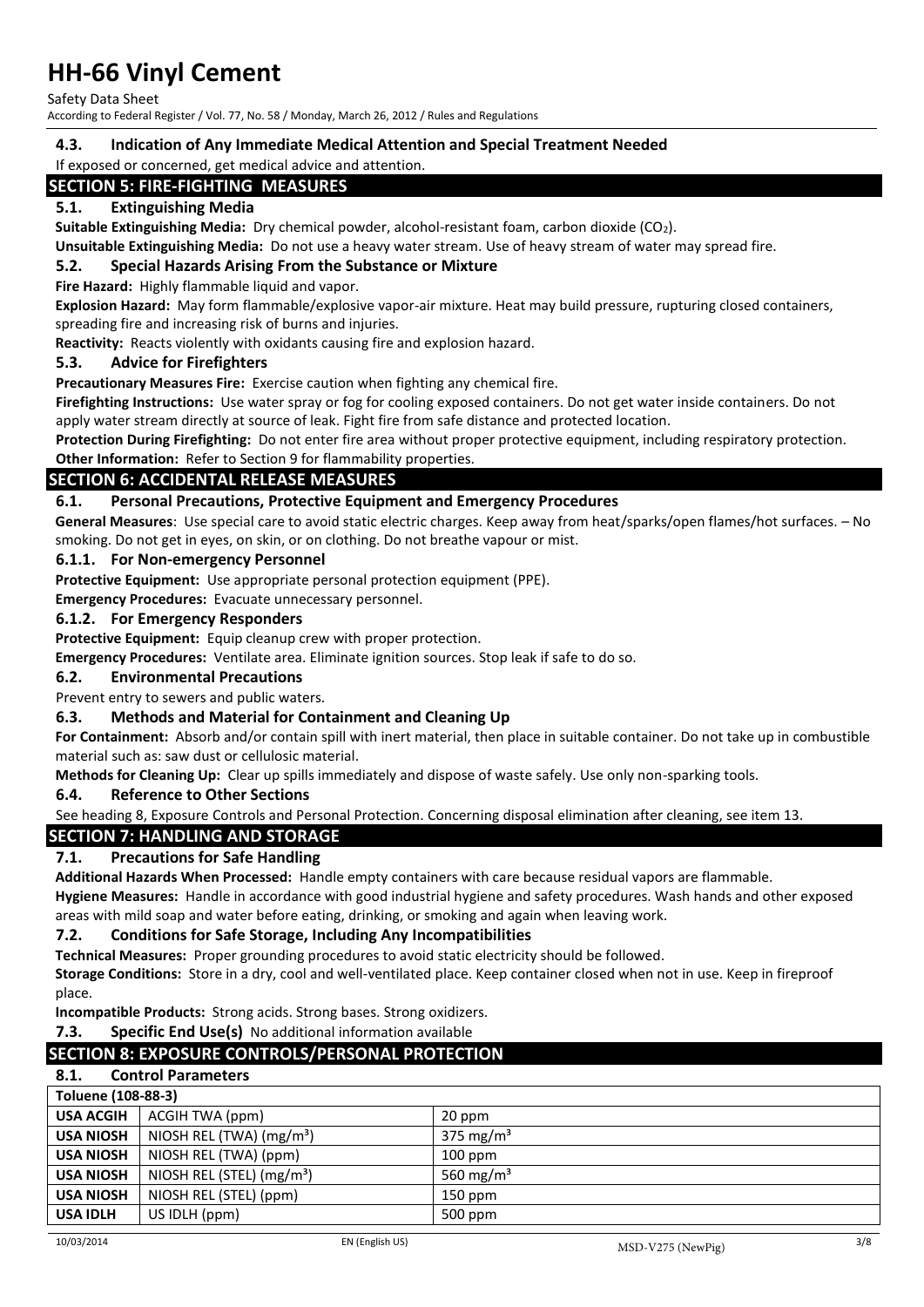Safety Data Sheet

According to Federal Register / Vol. 77, No. 58 / Monday, March 26, 2012 / Rules and Regulations

| <b>USA OSHA</b>               | OSHA PEL (TWA) (ppm)                  | 200 ppm                |
|-------------------------------|---------------------------------------|------------------------|
| <b>USA OSHA</b>               | OSHA PEL (Ceiling) (ppm)              | 300 ppm                |
| Acetone (67-64-1)             |                                       |                        |
| <b>USA ACGIH</b>              | ACGIH TWA (ppm)                       | 500 ppm                |
| <b>USA ACGIH</b>              | ACGIH STEL (ppm)                      | 750 ppm                |
| <b>USA NIOSH</b>              | NIOSH REL (TWA) (mg/m <sup>3</sup> )  | 590 mg/m <sup>3</sup>  |
| <b>USA NIOSH</b>              | NIOSH REL (TWA) (ppm)                 | 250 ppm                |
| <b>USA IDLH</b>               | US IDLH (ppm)                         | 2500 ppm (10% LEL)     |
| <b>USA OSHA</b>               | OSHA PEL (TWA) (mg/m <sup>3</sup> )   | 2400 mg/m <sup>3</sup> |
| <b>USA OSHA</b>               | OSHA PEL (TWA) (ppm)                  | 1000 ppm               |
| Methyl ethyl ketone (78-93-3) |                                       |                        |
| <b>USA ACGIH</b>              | ACGIH TWA (ppm)                       | 200 ppm                |
| <b>USA ACGIH</b>              | ACGIH STEL (ppm)                      | 300 ppm                |
| <b>USA NIOSH</b>              | NIOSH REL (TWA) (mg/m <sup>3</sup> )  | 590 mg/m $3$           |
| <b>USA NIOSH</b>              | NIOSH REL (TWA) (ppm)                 | $200$ ppm              |
| <b>USA NIOSH</b>              | NIOSH REL (STEL) (mg/m <sup>3</sup> ) | 885 mg/m <sup>3</sup>  |
| <b>USA NIOSH</b>              | NIOSH REL (STEL) (ppm)                | 300 ppm                |
| <b>USA IDLH</b>               | US IDLH (ppm)                         | 3000 ppm               |
| <b>USA OSHA</b>               |                                       | 590 mg/m $3$           |
|                               | OSHA PEL (TWA) (mg/m <sup>3</sup> )   |                        |

**8.2. Exposure Controls** 

**Appropriate Engineering Controls** : Emergency eye wash fountains and safety showers should be available in the immediate vicinity of any potential exposure. Gas detectors should be used when flammable gases/vapors may be released. Provide exhaust ventilation or other engineering controls to keep the airborne concentrations of vapor or mists below the applicable workplace exposure limits indicated above. All electrical equipment should comply with the National Electric Code. Ensure all national/local regulations are observed.

- 
- **Personal Protective Equipment** : Full protective flameproof clothing. Protective goggles. Gloves. Insufficient ventilation: wear respiratory protection.



| <b>Materials for Protective Clothing</b> | : Wear fire/flame resistant/retardant clothing.                                                                                                         |  |
|------------------------------------------|---------------------------------------------------------------------------------------------------------------------------------------------------------|--|
| <b>Hand Protection</b>                   | : Wear chemically resistant protective gloves.                                                                                                          |  |
| <b>Eve Protection</b>                    | : Chemical goggles or safety glasses.                                                                                                                   |  |
| <b>Skin and Body Protection</b>          | : Wear suitable protective clothing.                                                                                                                    |  |
| <b>Respiratory Protection</b>            | : Use NIOSH-approved air-purifying or supplied-air respirator where airborne<br>concentrations of vapor or mist are expected to exceed exposure limits. |  |

# **Other Information** : When using, do not eat, drink or smoke.

# **SECTION 9: PHYSICAL AND CHEMICAL PROPERTIES**

| <b>Information on Basic Physical and Chemical Properties</b><br>9.1. |                                                  |  |
|----------------------------------------------------------------------|--------------------------------------------------|--|
| <b>Physical State</b>                                                | : Liquid                                         |  |
| Appearance                                                           | : Clear                                          |  |
| Odor                                                                 | : Strong Aromatic Odor/sharp mint like fragrance |  |
| <b>Odor Threshold</b>                                                | : No data available                              |  |
| рH                                                                   | : No data available                              |  |
| <b>Evaporation Rate</b>                                              | : No data available                              |  |
| <b>Melting Point</b>                                                 | : No data available                              |  |
| <b>Freezing Point</b>                                                | : No data available                              |  |
| <b>Boiling Point</b>                                                 | : > 35 °C (95.00 °F)                             |  |
| <b>Flash Point</b>                                                   | : $-14$ °C ASTM D-56 (6.80 °F)                   |  |
| <b>Auto-ignition Temperature</b>                                     | : No data available                              |  |
| <b>Decomposition Temperature</b>                                     | : No data available                              |  |
| Flammability (solid, gas)                                            | : No data available                              |  |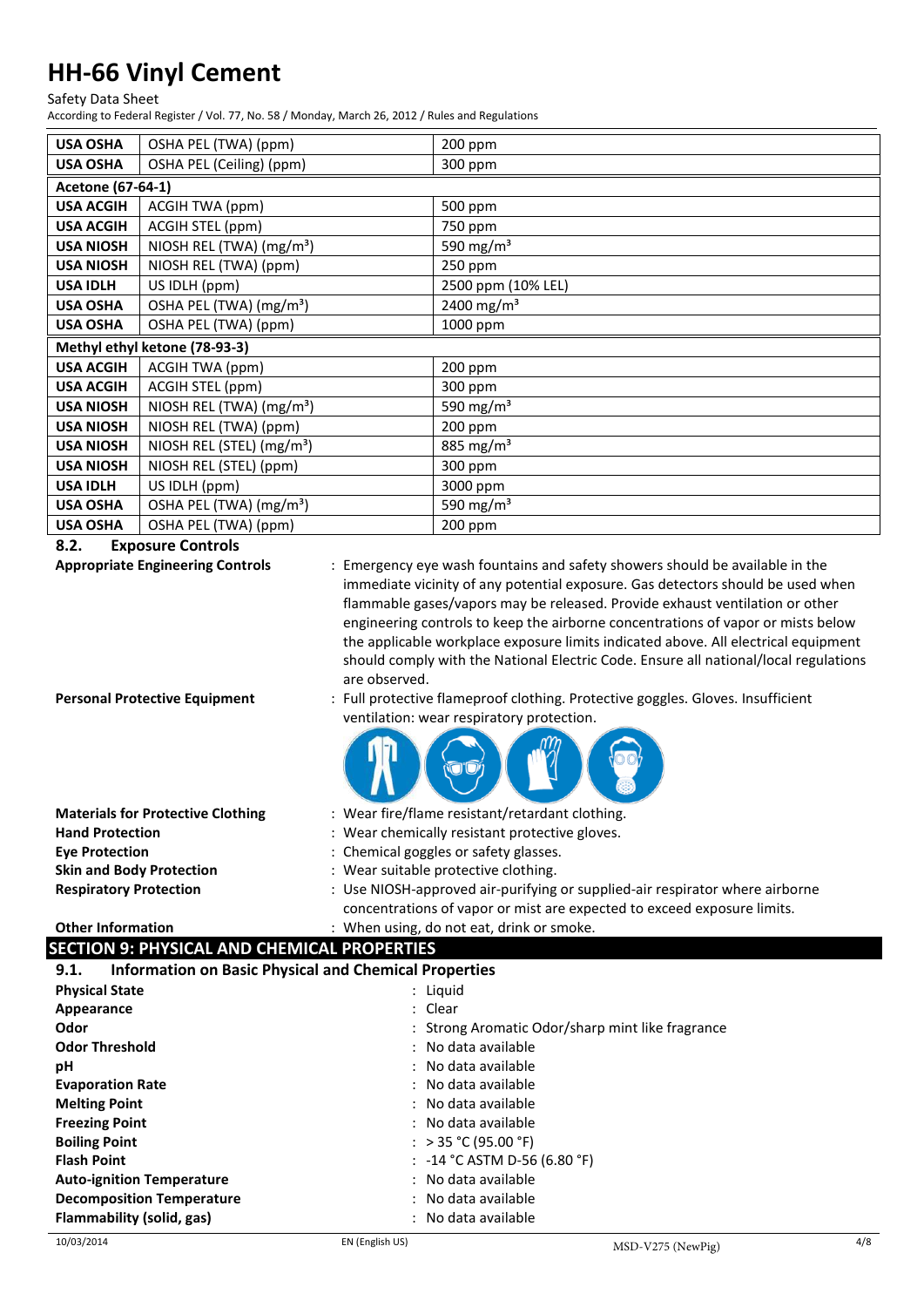Safety Data Sheet

According to Federal Register / Vol. 77, No. 58 / Monday, March 26, 2012 / Rules and Regulations

| According to Federal Register / Vol. 77, No. 58 / Monday, March 26, 2012 / Rules and Regulations                 |                                                                                                                           |  |
|------------------------------------------------------------------------------------------------------------------|---------------------------------------------------------------------------------------------------------------------------|--|
| <b>Vapor Pressure</b>                                                                                            | : No data available                                                                                                       |  |
| Relative Vapor Density at 20 °C                                                                                  | $:$ > 1 (heavier than air)                                                                                                |  |
| <b>Relative Density</b>                                                                                          | $: 0.88$ (water = 1)                                                                                                      |  |
| Solubility                                                                                                       | : Insoluble in water.                                                                                                     |  |
| <b>Partition Coefficient: N-octanol/water</b><br>: No data available                                             |                                                                                                                           |  |
| : No data available<br><b>Viscosity</b>                                                                          |                                                                                                                           |  |
| <b>Lower Flammable Limit</b>                                                                                     | : 1%                                                                                                                      |  |
| <b>Upper Flammable Limit</b>                                                                                     | : 12%                                                                                                                     |  |
| 9.2.<br><b>Other Information</b>                                                                                 |                                                                                                                           |  |
| <b>VOC content</b>                                                                                               | : 51.9 % (3.59 lbs/gal or 430 g/l)                                                                                        |  |
| <b>SECTION 10: STABILITY AND REACTIVITY</b>                                                                      |                                                                                                                           |  |
| Reactivity: Reacts violently with oxidants causing fire and explosion hazard.<br>10.1.                           |                                                                                                                           |  |
| 10.2.                                                                                                            | Chemical Stability: Stable under recommended handling and storage conditions (see section 7).                             |  |
| Possibility of Hazardous Reactions: Hazardous polymerization will not occur.<br>10.3.                            |                                                                                                                           |  |
| 10.4.                                                                                                            | Conditions to Avoid: Direct sunlight. Extremely high or low temperatures. Open flame. Ignition sources.                   |  |
| 10.5.<br>Incompatible Materials: Strong acids. Strong bases. Strong oxidizers.                                   |                                                                                                                           |  |
| 10.6.<br>Hazardous Decomposition Products: Carbon oxides (CO, CO2).                                              |                                                                                                                           |  |
| <b>SECTION 11: TOXICOLOGICAL INFORMATION</b>                                                                     |                                                                                                                           |  |
| <b>Information On Toxicological Effects</b><br>11.1.                                                             |                                                                                                                           |  |
| <b>Acute Toxicity: Not classified</b>                                                                            |                                                                                                                           |  |
| Toluene (108-88-3)                                                                                               |                                                                                                                           |  |
| <b>LD50 Oral Rat</b>                                                                                             | 5580 mg/kg                                                                                                                |  |
| <b>LD50 Dermal Rabbit</b>                                                                                        | 8390 mg/kg                                                                                                                |  |
| <b>ATE (Vapors)</b>                                                                                              | 25.70 mg/l/4h                                                                                                             |  |
| Acetone (67-64-1)                                                                                                |                                                                                                                           |  |
| <b>LD50 Oral Rat</b>                                                                                             | 5800 mg/kg                                                                                                                |  |
| <b>LD50 Dermal Rabbit</b>                                                                                        | 15688 mg/kg                                                                                                               |  |
| <b>LC50 Inhalation Rat</b>                                                                                       | 44 $g/m^3$                                                                                                                |  |
| Methyl ethyl ketone (78-93-3)                                                                                    |                                                                                                                           |  |
| <b>LD50 Oral Rat</b>                                                                                             | 2054 mg/kg                                                                                                                |  |
| <b>LD50 Dermal Rat</b>                                                                                           | $> 10$ ml/kg                                                                                                              |  |
| 23500 mg/m <sup>3</sup> (Exposure time: 8 h)<br><b>LC50 Inhalation Rat</b>                                       |                                                                                                                           |  |
| Skin Corrosion/Irritation: Not classified                                                                        |                                                                                                                           |  |
| Serious Eye Damage/Irritation: Causes serious eye irritation.                                                    |                                                                                                                           |  |
| Respiratory or Skin Sensitization: Not classified                                                                |                                                                                                                           |  |
| Germ Cell Mutagenicity: Not classified                                                                           |                                                                                                                           |  |
| Carcinogenicity: Not classified                                                                                  |                                                                                                                           |  |
| Toluene (108-88-3)                                                                                               |                                                                                                                           |  |
| <b>IARC</b> group                                                                                                | 3                                                                                                                         |  |
| Reproductive Toxicity: Suspected of damaging fertility or the unborn child.                                      |                                                                                                                           |  |
| Specific Target Organ Toxicity (Single Exposure): May cause drowsiness or dizziness.                             |                                                                                                                           |  |
|                                                                                                                  | Specific Target Organ Toxicity (Repeated Exposure): May cause damage to organs through prolonged or repeated exposure.    |  |
| <b>Aspiration Hazard: Not classified</b>                                                                         |                                                                                                                           |  |
|                                                                                                                  | Symptoms/Injuries After Inhalation: High concentration of vapours may induce: headache, dizziness, drowsiness, nausea and |  |
| vomiting.                                                                                                        |                                                                                                                           |  |
| Symptoms/Injuries After Skin Contact: Repeated exposure may cause skin dryness or cracking.                      |                                                                                                                           |  |
| Symptoms/Injuries After Eye Contact: Causes serious eye irritation.                                              |                                                                                                                           |  |
| Symptoms/Injuries After Ingestion: Ingestion is likely to be harmful or have adverse effects.                    |                                                                                                                           |  |
| Chronic Symptoms: May cause damage to organs through prolonged or repeated exposure. May cause damage to central |                                                                                                                           |  |
| nervous system, liver, and kidneys. Suspected of damaging fertility or the unborn child.                         |                                                                                                                           |  |
| <b>SECTION 12: ECOLOGICAL INFORMATION</b>                                                                        |                                                                                                                           |  |

# **SECTION 12: ECOLOGICAL INFORMATION**

| <b>Toxicity</b><br>12.1. |                                                                                        |
|--------------------------|----------------------------------------------------------------------------------------|
| Toluene (108-88-3)       |                                                                                        |
| LC50 Fish 1              | 15.22 - 19.05 mg/l (Exposure time: 96 h - Species: Pimephales promelas [flow-through]) |
| EC50 Daphnia 1           | 5.46 - 9.83 mg/l (Exposure time: 48 h - Species: Daphnia magna [Static])               |
|                          |                                                                                        |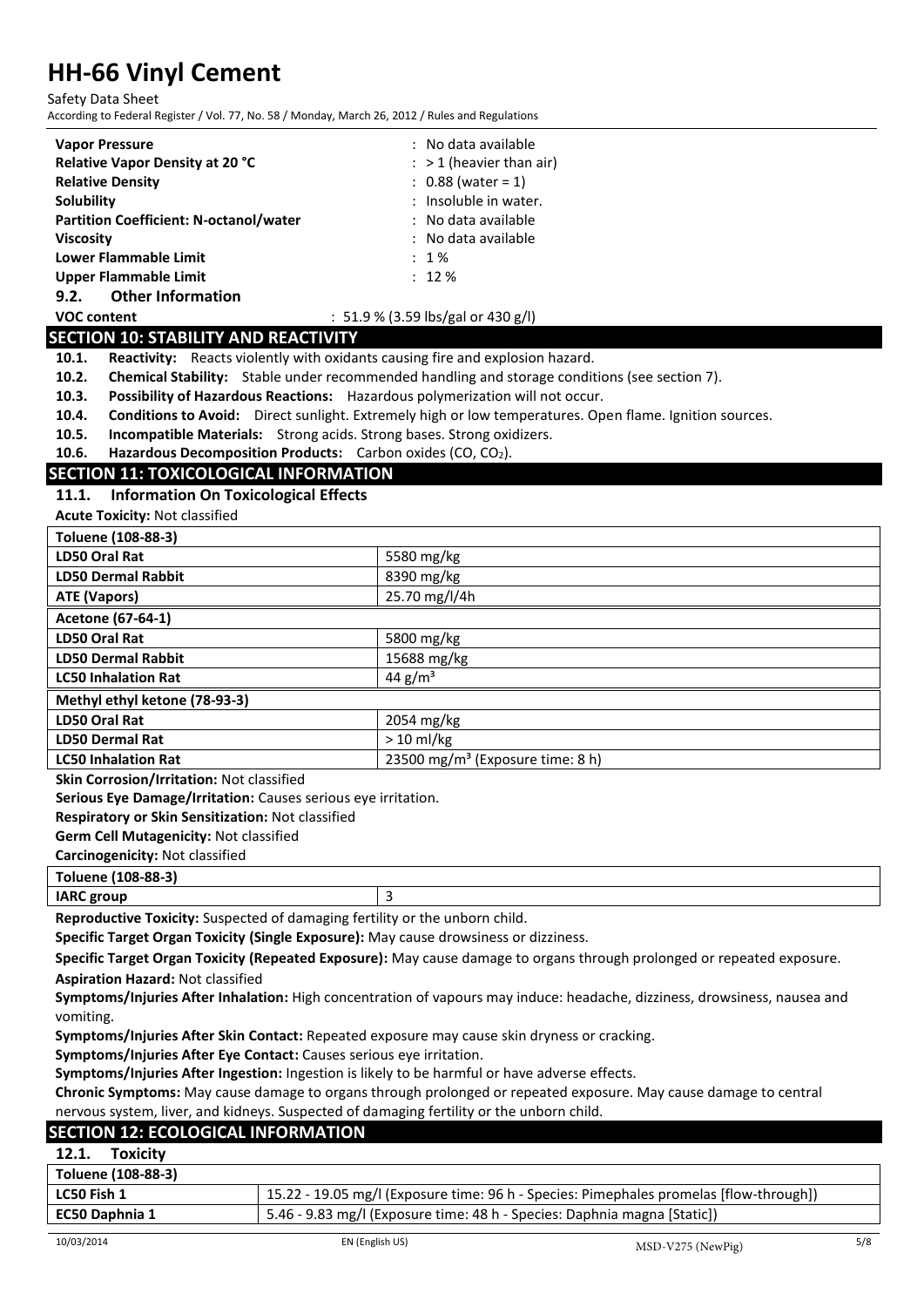Safety Data Sheet

According to Federal Register / Vol. 77, No. 58 / Monday, March 26, 2012 / Rules and Regulations

| LC 50 Fish 2                                                  |                                                                      | 12.6 mg/l (Exposure time: 96 h - Species: Pimephales promelas [static])                                                       |  |
|---------------------------------------------------------------|----------------------------------------------------------------------|-------------------------------------------------------------------------------------------------------------------------------|--|
| EC50 Daphnia 2                                                |                                                                      |                                                                                                                               |  |
|                                                               | 11.5 mg/l (Exposure time: 48 h - Species: Daphnia magna)             |                                                                                                                               |  |
| <b>NOEC chronic crustacea</b>                                 | 0.74 mg/l (Ceriodaphnia dubia)                                       |                                                                                                                               |  |
| Acetone (67-64-1)                                             |                                                                      |                                                                                                                               |  |
| LC50 Fish 1                                                   | 4144.846 mg/l (Exposure time: 96 h - Species: Oncorhynchus mykiss)   |                                                                                                                               |  |
| EC50 Daphnia 1                                                | 1679.66 mg/l (Exposure time: 48 h - Species: Daphnia magna [Static]) |                                                                                                                               |  |
| <b>LC 50 Fish 2</b>                                           |                                                                      | 6210 (6210 - 8120) mg/l (Exposure time: 96 h - Species: Pimephales promelas [static])                                         |  |
| <b>EC50 Daphnia 2</b>                                         |                                                                      | 12600 (12600 - 12700) mg/l (Exposure time: 48 h - Species: Daphnia magna)                                                     |  |
| Methyl ethyl ketone (78-93-3)                                 |                                                                      |                                                                                                                               |  |
| LC50 Fish 1                                                   |                                                                      | 3130 (3130 - 3320) mg/l (Exposure time: 96 h - Species: Pimephales promelas [flow-through])                                   |  |
| EC50 Daphnia 1                                                |                                                                      | 520 mg/l (Exposure time: 48 h - Species: Daphnia magna)                                                                       |  |
| EC50 Daphnia 2                                                |                                                                      | 5091 mg/l (Exposure time: 48 h - Species: Daphnia magna)                                                                      |  |
| 12.2.<br><b>Persistence and Degradability</b>                 |                                                                      |                                                                                                                               |  |
| Acetone (67-64-1)                                             |                                                                      |                                                                                                                               |  |
| <b>Persistence and Degradability</b>                          |                                                                      |                                                                                                                               |  |
| <b>Bioaccumulative Potential</b>                              |                                                                      | Readily biodegradable in water.                                                                                               |  |
| 12.3.                                                         |                                                                      |                                                                                                                               |  |
| Toluene (108-88-3)                                            |                                                                      |                                                                                                                               |  |
| Log Pow                                                       |                                                                      | 2.65                                                                                                                          |  |
| Acetone (67-64-1)                                             |                                                                      |                                                                                                                               |  |
| <b>BCF fish 1</b>                                             |                                                                      | 0.69                                                                                                                          |  |
| Log Kow                                                       |                                                                      | $-0.24$                                                                                                                       |  |
| Methyl ethyl ketone (78-93-3)                                 |                                                                      |                                                                                                                               |  |
| Log Pow                                                       |                                                                      | 0.29                                                                                                                          |  |
| 12.4.<br>Mobility in Soil No additional information available |                                                                      |                                                                                                                               |  |
| <b>Other Adverse Effects</b><br>12.5.                         |                                                                      |                                                                                                                               |  |
| <b>Other Information</b>                                      |                                                                      | : Avoid release to the environment.                                                                                           |  |
|                                                               |                                                                      |                                                                                                                               |  |
|                                                               |                                                                      |                                                                                                                               |  |
| <b>SECTION 13: DISPOSAL CONSIDERATIONS</b>                    |                                                                      |                                                                                                                               |  |
| <b>Waste treatment methods</b><br>13.1.                       |                                                                      |                                                                                                                               |  |
|                                                               |                                                                      | Waste Disposal Recommendations: Dispose of waste material in accordance with all local, regional, national, and international |  |
| regulations.                                                  |                                                                      |                                                                                                                               |  |
|                                                               |                                                                      | Additional Information: Handle empty containers with care because residual vapors are flammable. RCRA Waste Number: D001.     |  |
| <b>SECTION 14: TRANSPORT INFORMATION</b>                      |                                                                      |                                                                                                                               |  |
| 14.1. In Accordance with DOT                                  |                                                                      |                                                                                                                               |  |
| <b>Proper Shipping Name</b>                                   |                                                                      | : ADHESIVES containing a flammable liquid                                                                                     |  |
| <b>Hazard Class</b>                                           | : 3                                                                  |                                                                                                                               |  |
| <b>Identification Number</b>                                  | : UN1133                                                             |                                                                                                                               |  |
| <b>Label Codes</b>                                            | : 3                                                                  |                                                                                                                               |  |
|                                                               | : II                                                                 |                                                                                                                               |  |
| <b>Packing Group</b>                                          |                                                                      |                                                                                                                               |  |
| <b>ERG Number</b>                                             | : 128                                                                |                                                                                                                               |  |
| 14.2. In Accordance with IMDG                                 |                                                                      |                                                                                                                               |  |
| <b>Proper Shipping Name</b>                                   | : ADHESIVES                                                          |                                                                                                                               |  |
| <b>Hazard Class</b>                                           | 3                                                                    |                                                                                                                               |  |
| <b>Identification Number</b>                                  | : UN1133                                                             |                                                                                                                               |  |
| <b>Packing Group</b>                                          | : II                                                                 |                                                                                                                               |  |
| <b>Label Codes</b>                                            | : 3                                                                  |                                                                                                                               |  |
| EmS-No. (Fire)                                                | $: F-E$                                                              |                                                                                                                               |  |
| EmS-No. (Spillage)                                            | $: S-D$                                                              |                                                                                                                               |  |
| <b>MFAG Number</b>                                            | : 127                                                                |                                                                                                                               |  |
| 14.3. In Accordance with IATA                                 |                                                                      |                                                                                                                               |  |
| <b>Proper Shipping Name</b>                                   | : ADHESIVES                                                          |                                                                                                                               |  |
| <b>Packing Group</b>                                          | : II                                                                 |                                                                                                                               |  |
| <b>Identification Number</b>                                  | : UN1133                                                             |                                                                                                                               |  |
| <b>Hazard Class</b>                                           | : 3                                                                  |                                                                                                                               |  |
| <b>Label Codes</b>                                            | : 3                                                                  |                                                                                                                               |  |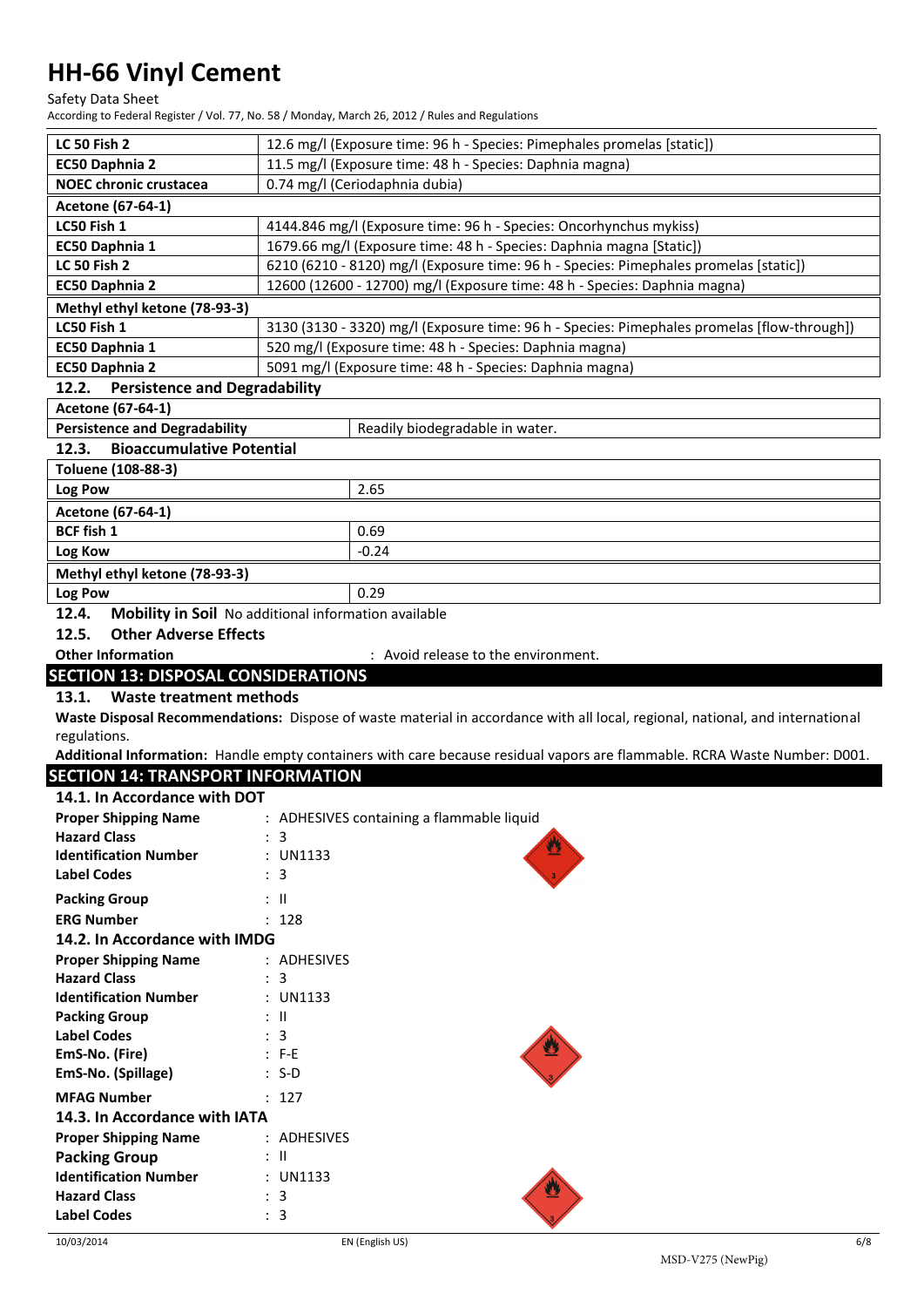Safety Data Sheet

According to Federal Register / Vol. 77, No. 58 / Monday, March 26, 2012 / Rules and Regulations

|                                                                               | <b>ERG Code (IATA)</b>                                                                                  | : 3L |                                                                                            |                                                                  |  |
|-------------------------------------------------------------------------------|---------------------------------------------------------------------------------------------------------|------|--------------------------------------------------------------------------------------------|------------------------------------------------------------------|--|
|                                                                               | <b>SECTION 15: REGULATORY INFORMATION</b>                                                               |      |                                                                                            |                                                                  |  |
| 15.1                                                                          | <b>US Federal Regulations</b>                                                                           |      |                                                                                            |                                                                  |  |
|                                                                               | <b>HH-66 Vinyl Cement</b>                                                                               |      |                                                                                            |                                                                  |  |
|                                                                               | SARA Section 311/312 Hazard Classes                                                                     |      | Fire hazard                                                                                |                                                                  |  |
|                                                                               |                                                                                                         |      | Immediate (acute) health hazard                                                            |                                                                  |  |
|                                                                               |                                                                                                         |      | Delayed (chronic) health hazard                                                            |                                                                  |  |
|                                                                               | Toluene (108-88-3)                                                                                      |      |                                                                                            |                                                                  |  |
|                                                                               | Listed on the United States TSCA (Toxic Substances Control Act) inventory                               |      |                                                                                            |                                                                  |  |
|                                                                               | Listed on United States SARA Section 313                                                                |      |                                                                                            |                                                                  |  |
|                                                                               | RQ (Reportable quantity, section 304 of EPA's List of Lists) :                                          |      |                                                                                            | 1000 lb                                                          |  |
|                                                                               | <b>SARA Section 313 - Emission Reporting</b>                                                            |      |                                                                                            | 1.0%                                                             |  |
|                                                                               | Acetone (67-64-1)                                                                                       |      |                                                                                            |                                                                  |  |
|                                                                               | Listed on the United States TSCA (Toxic Substances Control Act) inventory                               |      |                                                                                            |                                                                  |  |
|                                                                               | <b>EPA TSCA Regulatory Flag</b>                                                                         |      | T - T - indicates a substance that is the subject of a Section 4 test rule under TSCA.     |                                                                  |  |
|                                                                               | Methyl ethyl ketone (78-93-3)                                                                           |      |                                                                                            |                                                                  |  |
|                                                                               | Listed on the United States TSCA (Toxic Substances Control Act) inventory                               |      |                                                                                            |                                                                  |  |
|                                                                               | <b>SARA Section 311/312 Hazard Classes</b>                                                              |      | Immediate (acute) health hazard                                                            |                                                                  |  |
|                                                                               |                                                                                                         |      | Fire hazard                                                                                |                                                                  |  |
|                                                                               | <b>Proprietary Component</b>                                                                            |      |                                                                                            |                                                                  |  |
|                                                                               | Listed on the United States TSCA (Toxic Substances Control Act) inventory                               |      |                                                                                            |                                                                  |  |
| 15.2                                                                          | <b>US State Regulations</b>                                                                             |      |                                                                                            |                                                                  |  |
|                                                                               | Toluene (108-88-3)                                                                                      |      |                                                                                            |                                                                  |  |
|                                                                               | U.S. - California - Proposition 65 - Developmental                                                      |      |                                                                                            | WARNING: This product contains chemicals known to the State of   |  |
| <b>Toxicity</b>                                                               |                                                                                                         |      | California to cause birth defects.                                                         |                                                                  |  |
|                                                                               | U.S. - California - Proposition 65 - Reproductive                                                       |      | WARNING: This product contains chemicals known to the State of                             |                                                                  |  |
| <b>Toxicity - Female</b><br>California to cause (Female) reproductive harm.   |                                                                                                         |      |                                                                                            |                                                                  |  |
| Toluene (108-88-3)                                                            |                                                                                                         |      |                                                                                            |                                                                  |  |
|                                                                               | U.S. - Massachusetts - Right To Know List<br>U.S. - New Jersey - Right to Know Hazardous Substance List |      |                                                                                            |                                                                  |  |
|                                                                               | U.S. - Pennsylvania - RTK (Right to Know) - Environmental Hazard List                                   |      |                                                                                            |                                                                  |  |
|                                                                               | U.S. - Pennsylvania - RTK (Right to Know) List                                                          |      |                                                                                            |                                                                  |  |
|                                                                               | Acetone (67-64-1)                                                                                       |      |                                                                                            |                                                                  |  |
|                                                                               | U.S. - Massachusetts - Right To Know List                                                               |      |                                                                                            |                                                                  |  |
| U.S. - New Jersey - Right to Know Hazardous Substance List                    |                                                                                                         |      |                                                                                            |                                                                  |  |
|                                                                               | U.S. - Pennsylvania - RTK (Right to Know) - Environmental Hazard List                                   |      |                                                                                            |                                                                  |  |
| U.S. - Pennsylvania - RTK (Right to Know) List                                |                                                                                                         |      |                                                                                            |                                                                  |  |
| Methyl ethyl ketone (78-93-3)                                                 |                                                                                                         |      |                                                                                            |                                                                  |  |
| U.S. - Massachusetts - Right To Know List                                     |                                                                                                         |      |                                                                                            |                                                                  |  |
|                                                                               | U.S. - New Jersey - Right to Know Hazardous Substance List                                              |      |                                                                                            |                                                                  |  |
|                                                                               | U.S. - Pennsylvania - RTK (Right to Know) - Environmental Hazard List                                   |      |                                                                                            |                                                                  |  |
| U.S. - Pennsylvania - RTK (Right to Know) List                                |                                                                                                         |      |                                                                                            |                                                                  |  |
| SECTION 16: OTHER INFORMATION, INCLUDING DATE OF PREPARATION OR LAST REVISION |                                                                                                         |      |                                                                                            |                                                                  |  |
|                                                                               | <b>Revision Date</b><br>10/03/2014                                                                      |      |                                                                                            |                                                                  |  |
|                                                                               | Other Information :                                                                                     |      | This document has been prepared in accordance with the SDS requirements of the OSHA Hazard |                                                                  |  |
| Communication Standard 29 CFR 1910.1200.                                      |                                                                                                         |      |                                                                                            |                                                                  |  |
|                                                                               | <b>GHS Full Text Phrases:</b>                                                                           |      |                                                                                            |                                                                  |  |
|                                                                               | <b>Aquatic Acute 2</b>                                                                                  |      |                                                                                            | Hazardous to the aquatic environment - Acute Hazard Category 2   |  |
|                                                                               | <b>Aquatic Chronic 3</b>                                                                                |      |                                                                                            | Hazardous to the aquatic environment - Chronic Hazard Category 3 |  |
|                                                                               | Asp. Tox. 1                                                                                             |      | Aspiration hazard Category 1                                                               |                                                                  |  |
|                                                                               | Serious eye damage/eye irritation Category 2A<br>Eye Irrit. 2A                                          |      |                                                                                            |                                                                  |  |
|                                                                               | Flam. Liq. 2<br>Flammable liquids Category 2                                                            |      |                                                                                            |                                                                  |  |

Repr. 2 Reproductive toxicity Category 2